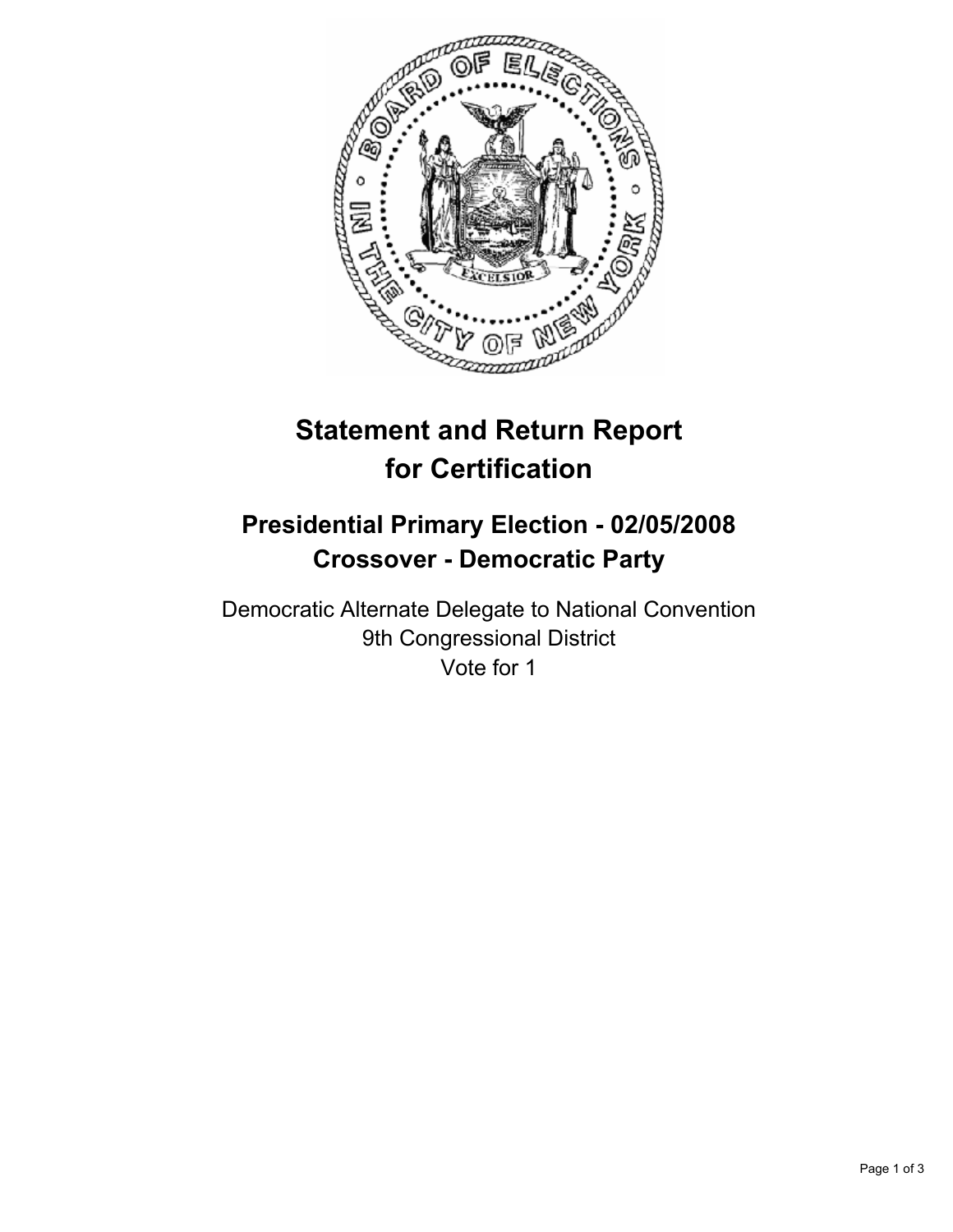

#### **9th Congressional District**

| <b>Kings County</b>                              |        |
|--------------------------------------------------|--------|
| <b>EMERGENCY</b>                                 | 163    |
| ABSENTEE/MILITARY                                | 477    |
| <b>FEDERAL</b>                                   | 84     |
| AFFIDAVIT                                        | 164    |
| MARY J PLUNKETT (F) - PLEDGED TO SUPPORT CLINTON | 6,689  |
| SUSAN F REISMAN (F) - PLEDGED TO SUPPORT OBAMA   | 2,653  |
| <b>Total Votes</b>                               | 9,342  |
| <b>Queens County</b>                             |        |
| <b>EMERGENCY</b>                                 | 205    |
| ABSENTEE/MILITARY                                | 1,028  |
| <b>FEDERAL</b>                                   | 187    |
| AFFIDAVIT                                        | 603    |
| MARY J PLUNKETT (F) - PLEDGED TO SUPPORT CLINTON | 18,366 |
| SUSAN F REISMAN (F) - PLEDGED TO SUPPORT OBAMA   | 7,589  |
| <b>Total Votes</b>                               | 25,955 |